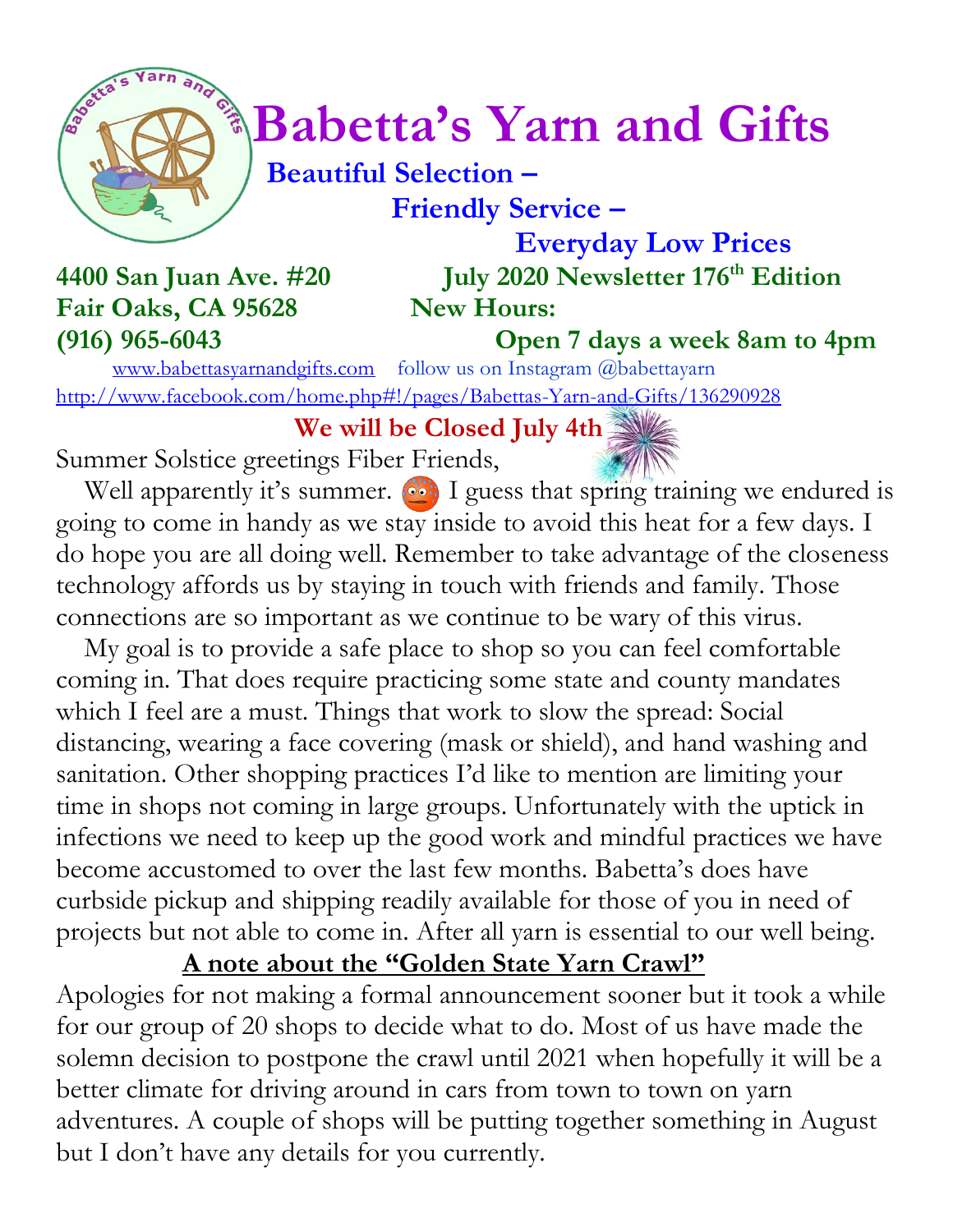## What's new? The latest periodicals











Jawoll Sock Yarn

## New Colors from Plymouth



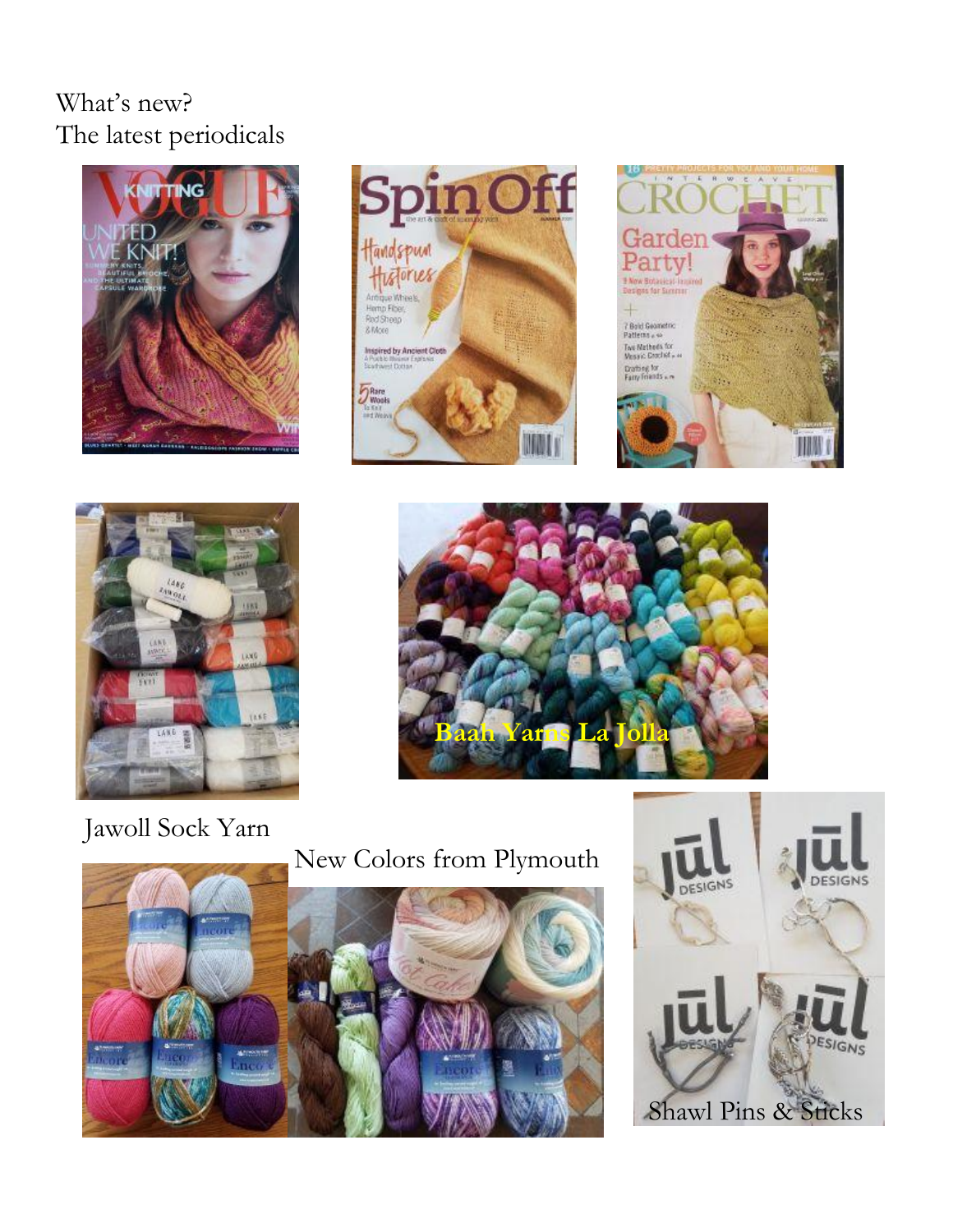*There's always something new in our Shades of Fair Oaks by Babetta line of yarns*



Coming soon…

Malabrigo Sock, Plymouth Pima Rino Tweed, Plymouth Mojito Merino , and a big order with Sirdar, Hayfield, & Sublime yarns from England, Opal sock yarn, and Dream in Color's "Sock of the Month" beginning in July

#### *Classes for July 2020*

 We are very happy to announce the return of group knitting classes. As with many parts of our lives right now our group classes have had to be modified. We have a special sanitized area set up for small groups of no more than 4 and we have changed the length of each session to add to creating a comfortable yet safe way to return to enjoying each other's company and receiving Maya's expert teaching.